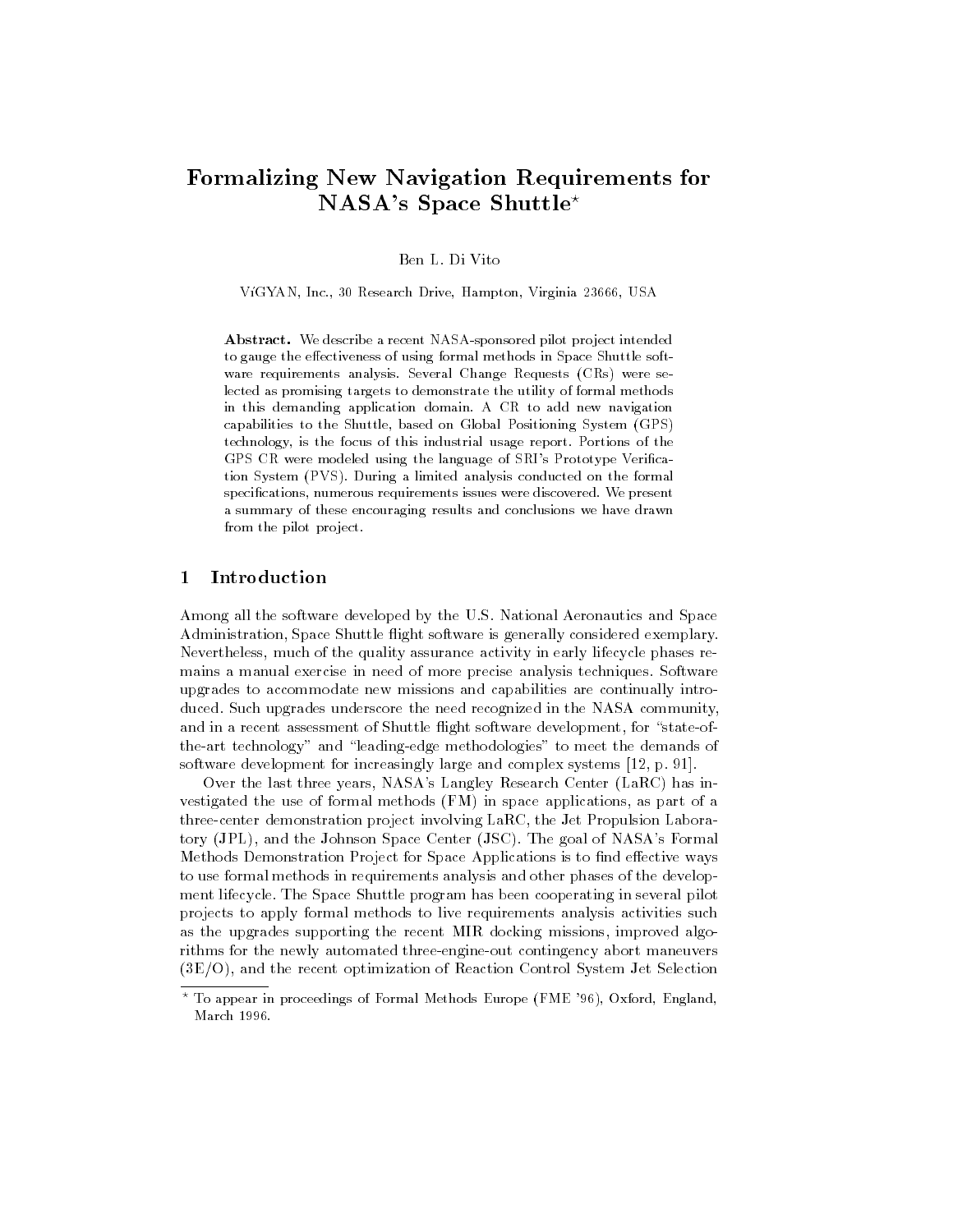$(JS)$  [4, 6]. Other programs participating in the demonstration effort include the Cassini deep-space probe and the International Space Station [9, 7].

We focus in this paper on the formal methods-based analysis of a new Global Positioning System (GPS) navigation capability for the Shuttle. This work was performed in the context of a broader program of formal methods activity at LaRC [2]. The effort consisted of formalizing selected Shuttle software (sub)system modifications and additions using the PVS specification language and interactive proof-checker [13]. Our objective was to explore and document the feasibility of formalizing critical Shuttle software requirements.

The key technical results of the project include a clear demonstration of the utility of formal methods as a complement to the conventional Shuttle requirements analysis process. Although proof-based analysis was a goal of the project, the effort has thus far been limited to formalization of the requirements. Nevertheless, the GPS project uncovered anomalies ranging from minor to substantive, many of which were undetected by existing requirements analysis processes. These results corroborate the experiences of others in formalizing requirements [3, 1]. Dissemination of these techniques to the aerospace community should encourage further experimentation [14, 11]. Full details of the GPS study will appear in a forthcoming report [5].

#### Shuttle Software Background  $1.1$

NASA's prime contractor for the Space Shuttle is the Space Systems Division of Rockwell International. Loral Space Information Systems (formerly IBM, Houston) is their software subcontractor. Draper Laboratory also serves Rockwell, providing requirements expertise in Guidance, Navigation and Control.

Shuttle flight software executes in four redundant general purpose computers (GPCs), with a fth backup computer carrying dissimilar software. Much of the Shuttle software is organized into major units called principal functions, each of which may be subdivided into *subfunctions*. Software requirements are written using conventions known as Functional Subsystem Software Require ments  $(FSSRs)$  — low-level software requirements specifications written in English prose with strong implementation biases, and accompanied by pseudo-code, tables, and flowcharts. Interfaces between software units are specified in inputoutput tables. Inputs can be variables or one of three types of constant data: *I-loads* (fixed for the current mission),  $K$ -loads (fixed for a series of missions), and physical constants (never changed).

Shuttle software modifications are packaged as Change Requests  $(CRs)$ , that are typically modest in scope, localized in function, and intended to satisfy specific needs for upcoming missions. Roughly once a year, software releases called Operational Increments (OIs) are issued incorporating one or more CRs. Shuttle CRs are written as modications, replacements, or additions to existing FSSRs. Loral Requirements Analysts (RAs) conduct thorough reviews of new CRs, analyzing them with respect to correctness, implementability, and testability before turning them over to the development team. Their objective is to identify and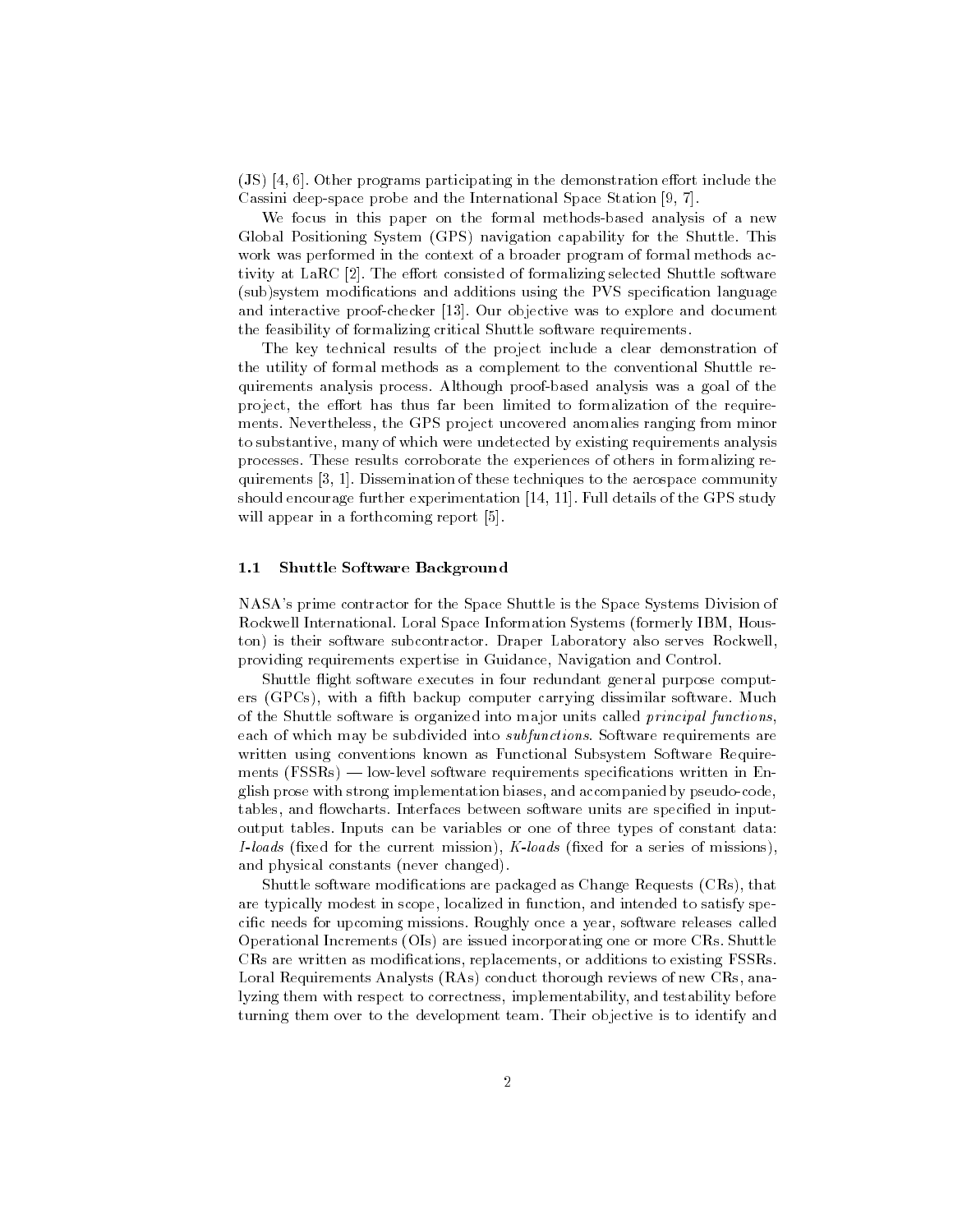correct problems in the requirements analysis phase, avoiding far more costly xes later in the lifecycle.

### $\overline{2}$ Overview of the Enhanced Shuttle Navigation System

GPS is a satellite-based navigation system operated by the U.S. Department of Defense (DoD), comprising a constellation of 24 satellites in high earth orbits. Navigation is effected using a receive-only technique. Dedicated hardware receivers track four or more satellites simultaneously and recover their signals from the code division multiplexing inherent in their method of transmission. Receivers solve for position and velocity, with a horizontal position accuracy of 100 meters for the Standard Positioning Service mode of operation.

The GPS retrofit to the Shuttle was planned in anticipation of DoD's phaseout of TACAN, a ground-based navigation system currently used during entry and landing. Originally, GPS was required for navigation only during the entry flight phase after the disappearance of TACAN, but the scope has been broadened to cover all mission phases. As one of the larger ongoing Shuttle Change Requests (CRs), the GPS CR involves a signicant upgrade to the Shuttle's navigation capability. Shuttles are to be outfitted with GPS receivers and the primary avionics software will be enhanced to accept GPS-provided positions and integrate them into navigation calculations. In particular, the GPS CR will provide the capability to update the Shuttle navigation filter states with selected GPS state vector estimates similar to the way state vector updates currently are received from the ground. In addition, the new functions will provide feedback to the GPS receivers and will support crew control and operation of GPS/GPC processing.

### 2.1 GPS Change Request

The GPS upgrade is being conducted according to a two-phase integration plan. First, a single-string implementation will be carried out involving only a single GPS receiver. After adequate testing, the full-up implementation involving three receivers will provide the operational configuration. Software requirements are structured to accommodate the three-receiver setup from the outset, requiring only minimal changes to go to the full-up version.

Figure 1 shows the integrated architecture for the enhanced navigation subsystem. GPS receivers are managed by the GPS Subsystem Operating Program (SOP), which acts as a device driver. The new principal function GPS Receiver State Processing accepts GPS state vectors, and selects and conditions a usable one for presentation to the appropriate navigation user. Another new principal function, GPS Reference State Processing, maintains reference states for the receivers and navigation functions. Inertial measurement units (IMUs) provide acceleration data and Redundancy Management (RM) functions maintain failure status information.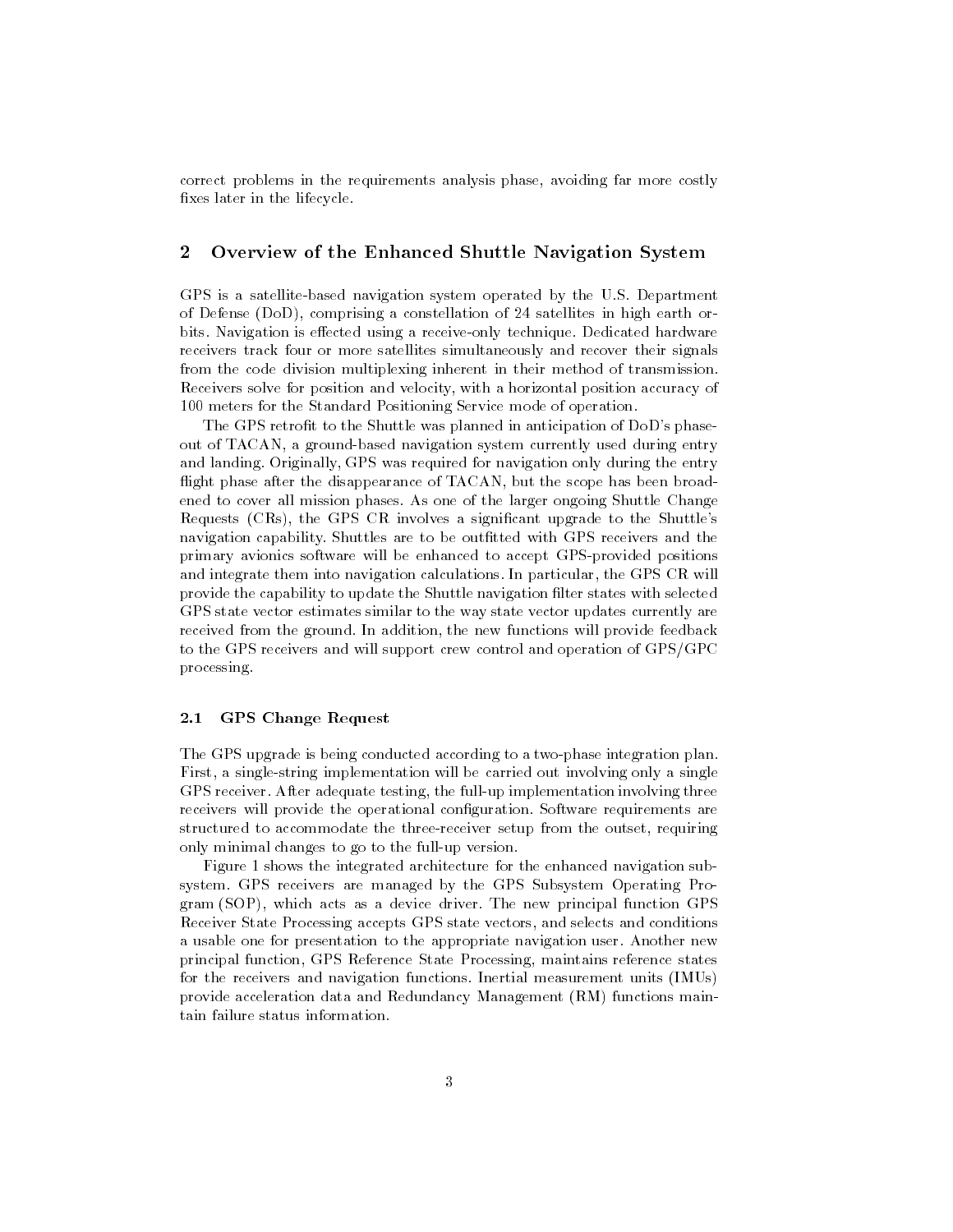

Fig. 1. Architecture for integrating GPS into navigation subsystem.

The GPS formalization focused on a few key areas because the CR itself is very large and complex. After preliminary study of the CR and discussions with the GPS RAs, we decided to concentrate on two major new principal functions, emphasizing their interfaces to existing navigation software and excluding crew I/O functions. The two principal functions, known as GPS Receiver State Processing and GPS Reference State Processing, select and modify GPS state vectors for consumption by the existing entry navigation software. As these functions are entirely new, we felt that concentrating on these areas would yield a high return on our formalization investment. Moreover, this choice obviated the need to model large amounts of existing Shuttle functionality.

The two chosen principal functions, in turn, are organized into several subfunctions each.

- { GPS Receiver State Processing
	- 1. GPS IMU Assign
	- 2. GPS Navigation State Propagation
	- 3. GPS State Vector Quality Assessment
	- 4. GPS State Vector Selection
	- 5. GPS Reference State Announced Reset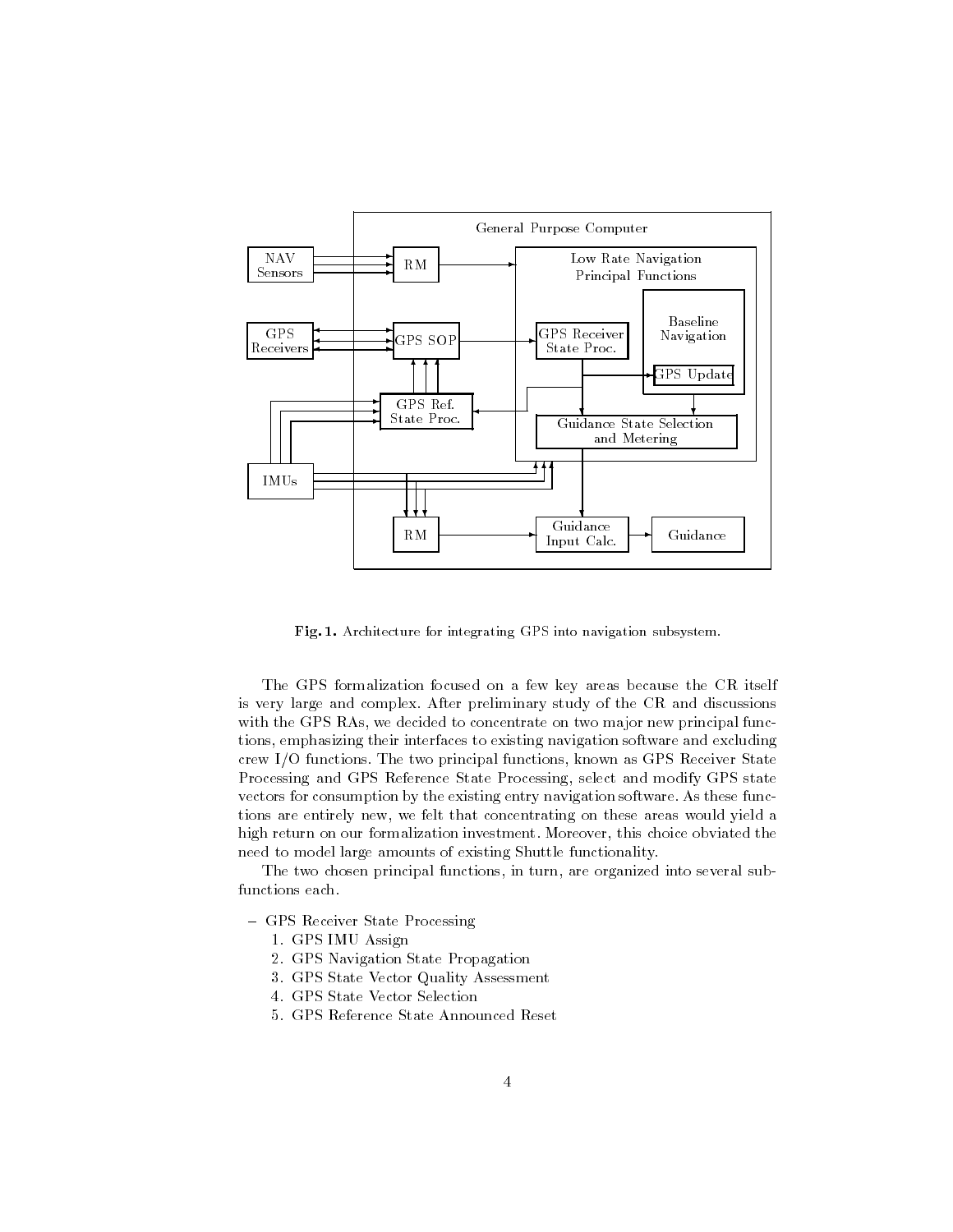- 6. GPS Downlist Computation
- GPS Reference State Processing
	- 1. GPS External Data Snap
	- 2. IMU GPS Selection
	- 3. GPS Reference State Initialization and Reset
	- 4. GPS Reference State Propagation

The subset of the GPS CR represented here contains approximately 110 pages of requirements in the form of prose, pseudo-code, and tables. The entire CR is about 1000 pages long.

#### $2.2$ Characteristics of Application

The nature of the GPS CR application is that of a signicant augmentation to a mature body of complex navigation functions. Interfaces among components are broad, containing many variables. Typical classes of data include:

- { Flags to indicate status, to request services, and to select options among processing choices.
- Time values and time intervals both to serve as timestamps within state vectors and to control when operations should be performed.
- ${\bf -}$  Navigation-related values such as positions and velocities.
- { Arrays of all these types indexed by GPS receiver number.
- { Various numeric quantities representing thresholds, tolerance values, etc.

Navigation state vectors are of the form  $(\mathbf{r}, \mathbf{v}, t)$ , where r is a position, v is a velocity, and t is the time at which the position and velocity apply. A position r or a velocity v is a three-element vector relative to a Cartesian or geodetic coordinate system. Usually the Shuttle uses an inertial coordinate system called the "Aries mean of 1950" system, abbreviated as "M50."

An important operation on state vectors is propagating them to a new instant of time. If we have a state vector  $(\mathbf{r}, \mathbf{v}, t)$ , and we have a measurement or estimate of the accelerations experienced by the vehicle over the (short) time interval [t, t'], we can propagate the state to a new state vector  $(\mathbf{r}', \mathbf{v}', t')$  using standard techniques of physical mechanics. This type of operation is typically performed to synchronize state vectors to a common point in time.

Processing requirements within the CR are generally expressed in an algorithmic style using high-level language assignments and conditional statements. Within conditionally invoked assignments, the assumption is the usual procedural one that a variable not assigned retains its previous value, which may or may not have a meaningful interpretation in the current context. Flag variables are used to indicate when other (non-flag) variables hold currently valid data.

## 3 Technical Approach

The formal methods approach is loosely based on earlier work conducted by the inter-center team during 1993 on subsystems called Jet Select and Orbit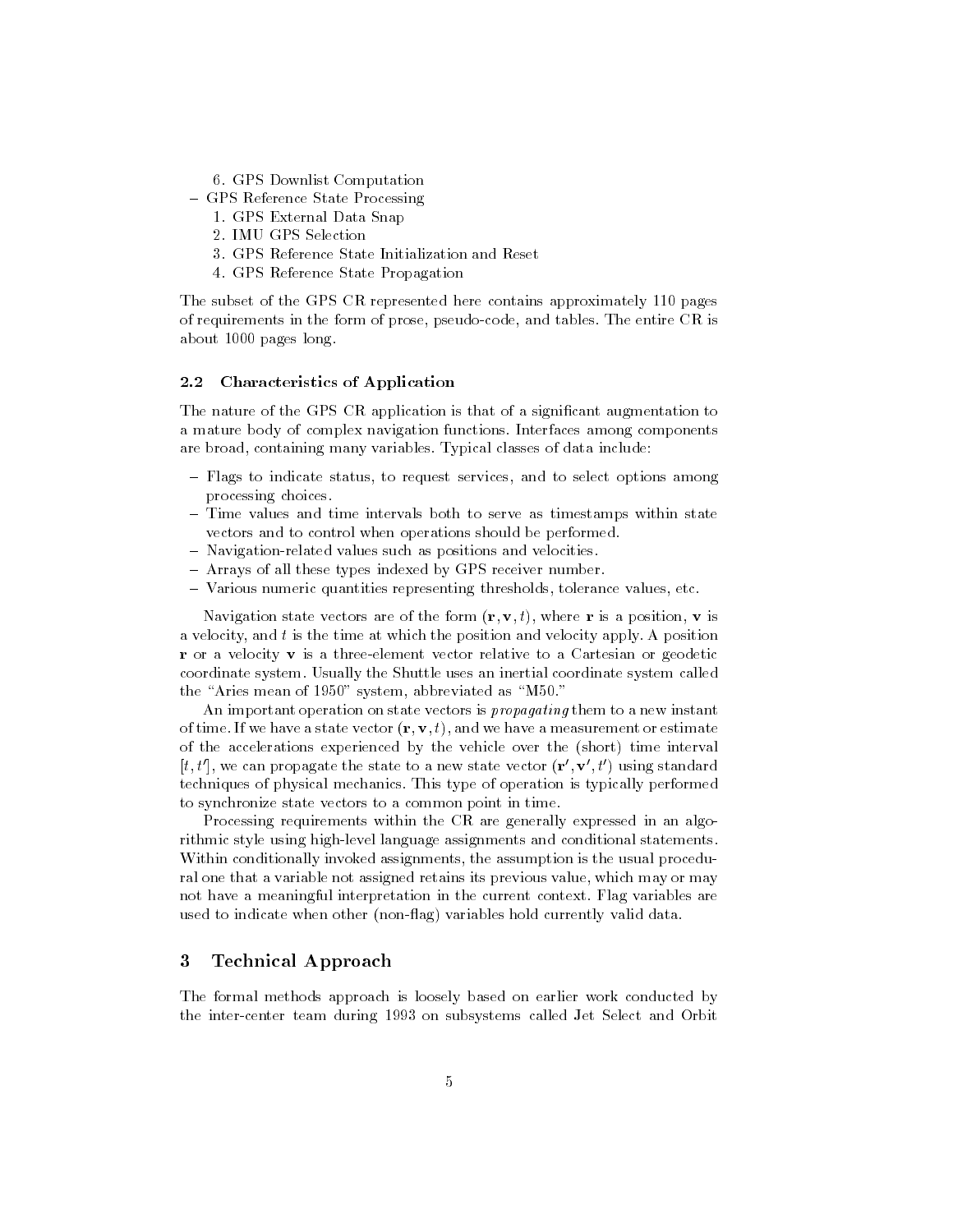DAP [10]. Those techniques were adapted to accommodate the needs of this new area of the Shuttle software. All work has been mechanically assisted by the PVS toolset. PVS (Prototype Verification System) is an environment for specification and verification developed at SRI International's Computer Science Laboratory [13]. The distinguishing characteristic of PVS is a highly expressive specification language coupled with a very effective interactive theorem prover that uses decision procedures to automate most of the low-level proof steps.

### 3.1 State Machine Models

We have devised a strategy to model Shuttle principal functions based on the use of a conventional abstract state machine model. Each principal function is modeled as a state machine that takes inputs and local state values, and produces outputs and new state values. This method provides a simple computational model similar to popular state-based methods such the A-7 model [8, 15].

One transition of the state machine model corresponds to one scheduled execution of the principal function, e.g., one cycle at rate 6.25 Hz or other applicable rate. All of the inputs to the principal function are bundled together and a similar bundling of the outputs is arranged. The state variable holds values that are (usually) not delivered to other units, but instead are held for use on the next cycle.

The state machine transition function is a mathematically well-defined function that takes a vector of input values and a vector of previous-state values, and maps them into a vector of outputs and a vector of next-state values.

$$
M: I \times S \to [O \times S]
$$

This function <sup>M</sup> is expressed in PVS and forms the central part of the formal specification. We construct a tuple composed of the output and state values so only a single top-level function is needed in the formalization. Some values may appear in both the output list and the next-state vector, i.e., they are not mutually exclusive.

While the function  $M$  captures the functionality of the software subsystem in question, the state machine framework can also serve to formalize abstract properties about the behavior of the subsystem. The common approach of writing assertions about traces or sequences of input and output vectors is easily accommodated. For example, we can introduce sequences  $I(n) = \langle i_1, \ldots, i_n \rangle$ and  $O(n) = \langle o_1, \ldots, o_n \rangle$  to denote the flow of inputs and outputs that would have occurred if the state machine were run for n transitions. A property about the behavior of M can be expressed as a relation P between  $I(n)$  and  $O(n)$  and formally established, i.e., we can prove that the property  $P$  does indeed follow from the formal specification  $M$  using the PVS proof-checker.

### 3.2 Expression in PVS

Figure 2 shows the abstract structure of a Shuttle principal function rendered in PVS notation. Key features of this structure are: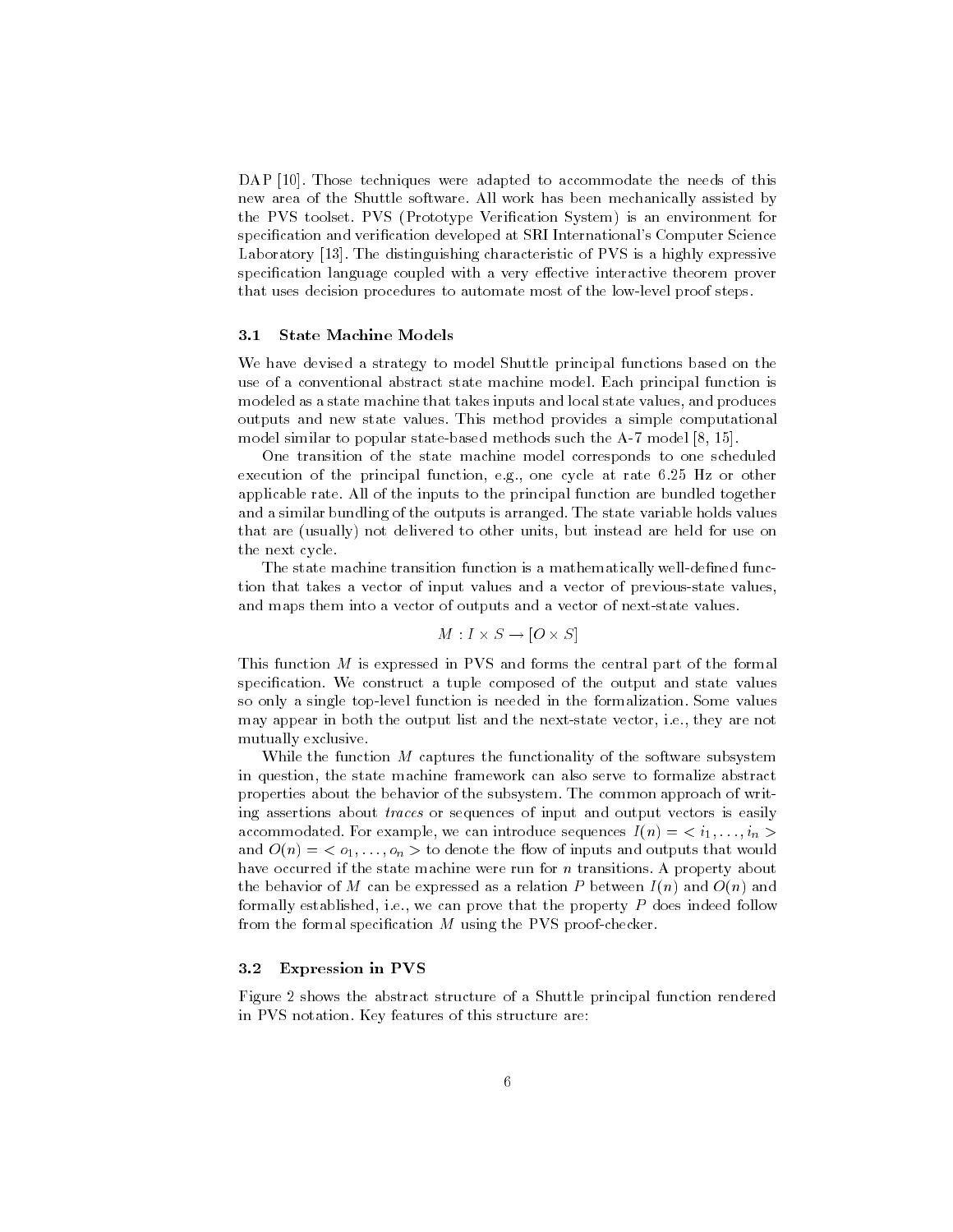```
pf_result: TYPE = [# output: pf_outputs, state: pf_state #]
principal_function (pf_inputs, pf_state,
                    pf_I_loads, pf_K_loads,
                   pf_constants) : pf_result =
         (# output := <output expression>,
            state := <next-state expression>
          \#)
          #)
```
Fig. 2. PVS model of a Shuttle principal function.

- { Principal functions use two kinds of variable data (input values, previousstate values) and three kinds of constant data (I-loads, K-loads, constants).
- { Executing a principal function produces output values and next-state values.
- All externally visible effects on variables are to be captured by this model.

The PVS definition assumes all input and state values have been collected into the structures pf\_inputs and pf\_state. Additionally, all I-load, K-load, and constant inputs used by the principal function are collected into similar structures. The pf result type is a record that contains an output component and a next-state component. Each of these objects is, in turn, a structure containing (possibly many) subcomponents.

The output and next-state expressions in the general form above describe the effects of invoking the subfunctions belonging to the principal function. In practice, this can be very complicated so a stylized method of organizing this information has been devised. It is based on the use of a LET expression to introduce variable names corresponding to the intermediate inputs and outputs exchanged among subfunctions.

### 3.3 Deviations from CR/FSSR Requirements

In deriving the preceding specification method, we have tried to be faithful to the FSSR method of expressing requirements. A few deviations and omissions, however, should be noted.

- The concept of state variables is not explicitly mentioned in FSSR-style requirements. Their use has been inferred and a method has been provided for their specification to make the final requirements more clear.
- { No provision was introduced to capture initialization requirements for state variables. This issue can be handled at the next higher level of modeling.
- { Conditional assignments in algorithmic requirements occasionally leave variable values unspecified. We assign default values to such cases when it is clear that the variable's value on one branch of a conditional is a "don't care."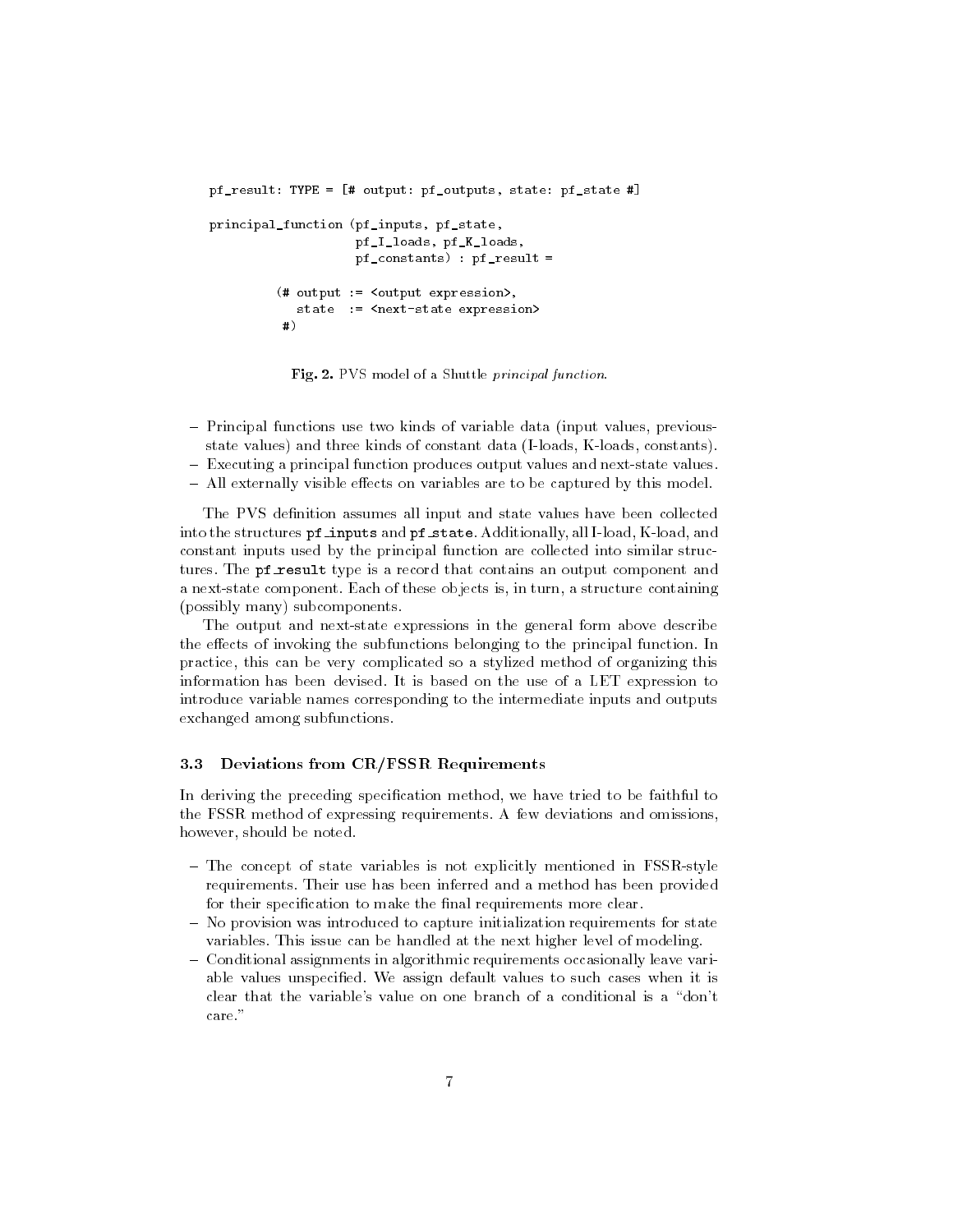## 4 Formalizing the Requirements

Initially, the relevant portions of the CR were analyzed to determine the basic structure of the principal functions and how they are decomposed into subfunctions. Based on this organization, a general approach for modeling the functions and expressing the formal specifications in PVS was devised. A document on this prescribed technique for writing formal specifications for the GPS CR was written and sent to the Loral requirements analysts.

Next, the interfaces of the principal functions and their subfunctions were carefully scrutinized. Particular emphasis was placed on being able to identify the types of all inputs and outputs, and to match up all the data flows that are implicit in the tabular format presented in the requirements. While conducting this analysis and preparing to write the formal specifications, various minor discrepancies were detected in the CR and these were reported to Loral requirements analysts.

A set of preliminary formal specifications was developed for the principal functions known as GPS Receiver State Processing and GPS Reference State Processing, using the language of PVS. Assumptions were made as needed to overcome the discrepancies encountered. Enough detail was provided in the formal specications to characterize the functions with high precision. In parallel with this activity, several Loral RAs have been learning formal methods and PVS and positioning themselves to carry out this work after the trial project is completed.

Formalization of the two principal functions in PVS has been completed and revised three times to keep up with requirements changes. Because of the breadth of this CR, convergence has been slow. Requirements changes have been frequent and extensive as the CR was worked through the review process. Our initial formal specication was based on a preliminary version of the CR, before the two-phase implementation plan was adopted. Subsequent versions were written to model the single-string GPS CR and its revisions. PVS versions were written for Mod B, Mod  $D/E$  and Mod  $F/G$  of the CR. (Revisions or modifications are denoted Mod A, Mod B, etc.)

Excerpts from the formalization are shown in Figures 3 through 8. The full formal specications contain over 3300 lines of PVS notation (including com ments and blank lines), packaged as eleven PVS theories.

Figure 3 shows a portion of the vector and matrix utilities needed to formalize operations in this application domain. Using a parameterized theory such as this made it easy to declare vectors of reals where the index type differs from one vector type to the next. Figure 4 illustrates the declaration of some typical types found in this application and how the vector types are incorporated. All the types needed are rather simple and concrete; structured types are all of fixed size. As is customarily done in PVS, vectors and arrays are represented by function types.

Figure 5 presents one of the subfunctions from GPS Receiver State Processing. The outputs are bundled together into a single record type and used as the result type for the PVS function used to model the Shuttle software subfunction. The definition of the function contains a single expression, a record constructor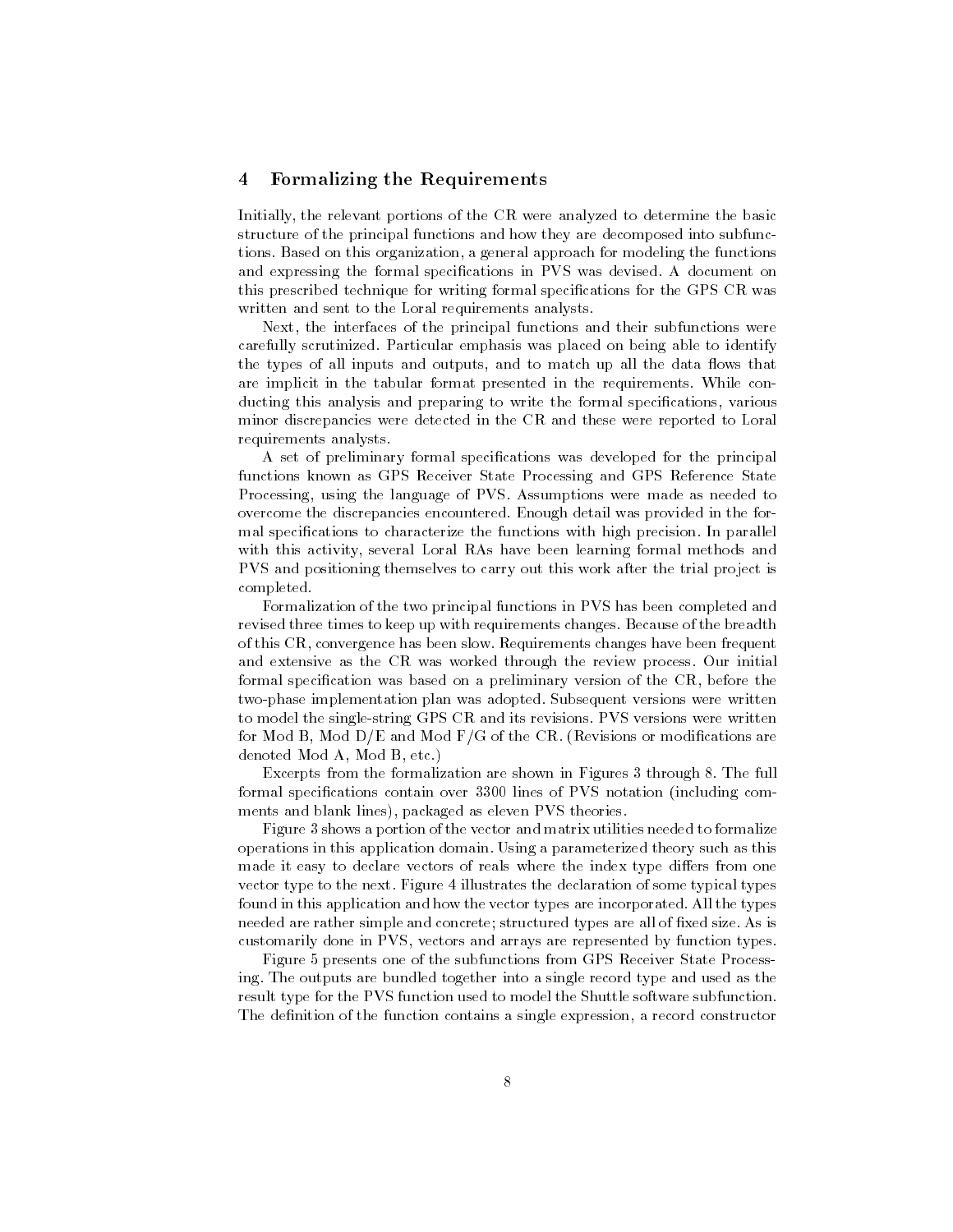```
vectors [index_type: TYPE]: THEORY
BEGIN
vector: TYPE = [index_type -> real]
i,j,k: VAR index_type
a,b,c: VAR real
U,V: VAR vector
zero_vector: vector = (LAMBDA i: 0)
vector\_sum(U, V): vector = (LAMBDA i: U(i) + V(i))vector\_diff(U, V): vector = (LAMBDA i: U(i) - V(i))scalar_mult(a, V): vector = (LAMBDA i: a * V(i)). . .
```

```
END vectors
```
Fig. 3. Vector operations organized as a PVS theory.

| major_mode_code: | $TYPE = nat$                                      |
|------------------|---------------------------------------------------|
| mission_time:    | $TYPE = real$                                     |
| GPS id:          | TYPE = $\{n: n \in I \mid 1 \le n \& n \le 3\}$   |
| receiver_mode:   | $TYPE = \{init, test, nav, blank\}$               |
| AIF flag:        | $TYPE = \{auto, inhibit, force\}$                 |
| $M50$ axis:      | $TYPE = \{Xm, Ym, Zm\}$                           |
| IMPORTING        | vectors [M50_axis]                                |
| M50_vector:      | $TYPE = vector[M50 axis]$                         |
| position_vector: | $TYPE = M50__ vector$                             |
| velocity_vector: | $TYPE = M50 vector$                               |
| GPS_positions:   | TYPE = $[GPS_id \rightarrow position\_vector]$    |
| GPS_velocities:  | TYPE = $[GPS_id \rightarrow velocity_vector]$     |
| GPS_predicate:   | $TYPE = [GPS_id \rightarrow bool]$                |
| GPS_times:       | TYPE = $[GPS_id \rightarrow mission_time]$        |
| GPS_FOM_vector:  | TYPE = $[GPS_id \rightarrow GPS_figure_of_merit]$ |

Fig. 4. Selected type declarations.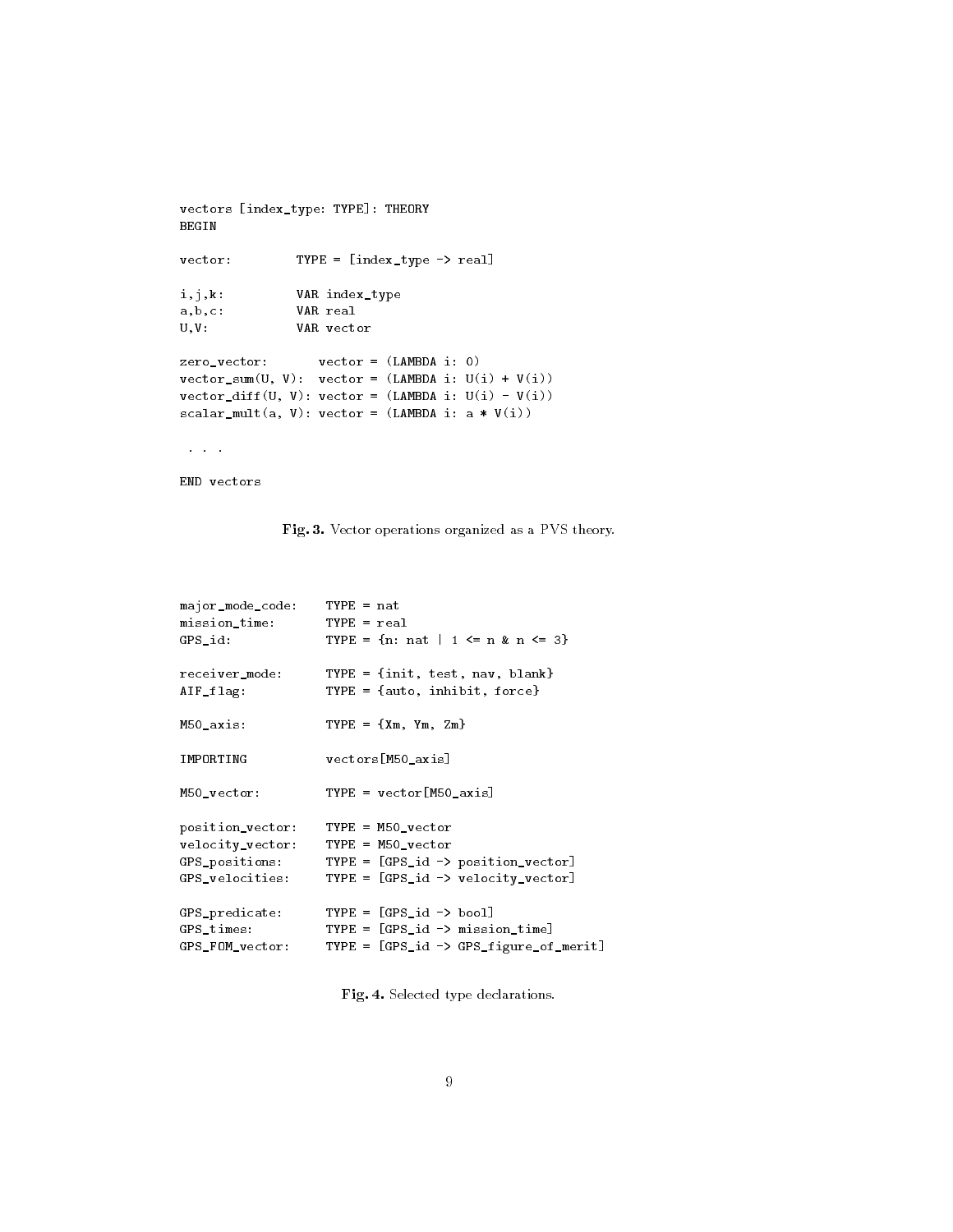```
ref_state_anncd_reset_out: TYPE = [#
     GPS_anncd_reset_avail: GPS_predicate,
     GPS_anncd_reset: GPS_predicate,
     R_ref_anncd_reset: GPS_positions,
     T_anncd_reset: GPS_times,
     T_ref_anncd_reset: GPS_times,
     V_IMU_ref_anncd_reset: GPS_velocities,
     V_ref_anncd_reset: GPS_velocities
     #]
ref_state_announced_reset(DT_anncd_reset,
                         GPS_DG_SF,
                         GPS_SW_cap,
                         R_GPS,
                         T_anncd_reset,
                         T_current_filt,
                         T_GPS,
                         V_current_GPS,
                         V_GPS) : ref_state_anncd_reset_out =
   (# GPS_anncd_reset_avail := GPS_DG_SF,
      GPS_anncd_reset :=
        (LAMBDA I: IF GPS_DG_SF(I)
                     THEN (T_current_filt - T_anncd_reset(I)
                            >= DT_anncd_reset)
                     ELSE false
                  ENDIF),
     R_ref_anncd_reset :=
        \verb|(LAMBDA I: IF GPS_DG_SF(I) THEN R_GPS(I)|\\ELSE null_position ENDIF),
      T_anncd_reset :=
        (LAMBDA I: IF GPS_DG_SF(I) AND
                     (T_current_filt - T_anncd_reset(I)
                       >= DT_anncd_reset)
                     THEN T_current_filt
                     ELSE null_mission_time
                  ENDIF),
      T_ref_anncd_reset :=
        (LAMBDA I: IF GPS_DG_SF(I) THEN T_GPS(I)
                                 ELSE null_mission_time ENDIF),
     V_IMU_ref_anncd_reset :=
        (LAMBDA I: IF GPS_DG_SF(I)
                     THEN V_current_GPS(I)
                     ELSE null_velocity
                  ENDIF),
      V_ref_anncd_reset :=
        \verb|(LAMBDA I: IF GPS_DG_SF(I) THEN V_GPS(I)|| \\ELSE null_velocity ENDIF)
   #)
```
Fig. 5. Sample subfunction of Receiver State Processing.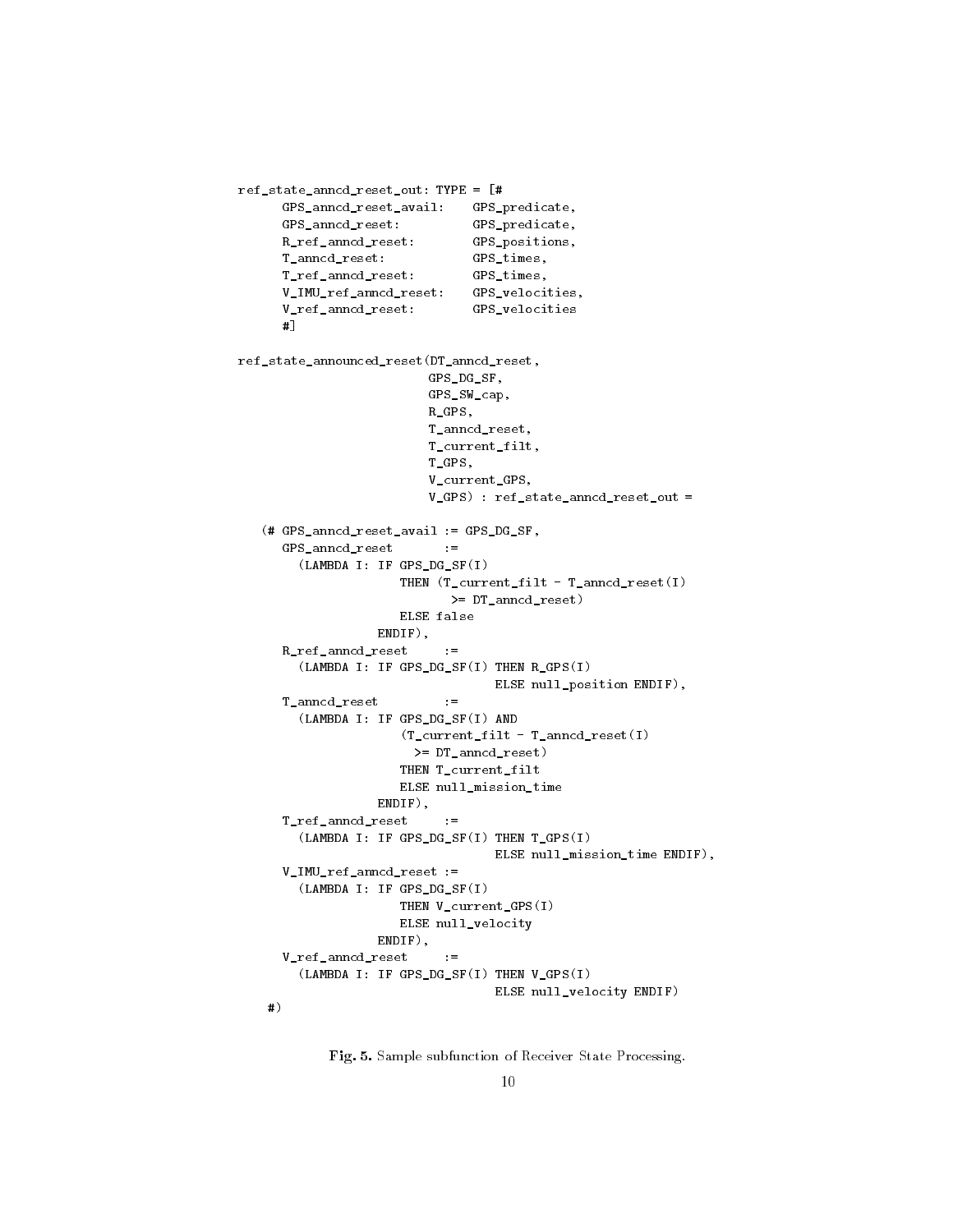that gives values for each of the required outputs. In this case they are all structured objects with GPS\_id as the index type. Therefore, lambda-expressions with the variable  $I$  ranging over GPS id are used to construct suitable values.

To further illustrate the approach, consider the following example:

(LAMBDA I: IF GPS\_DG\_SF(I) THEN R\_GPS(I) ELSE null\_position ENDIF)

This expression evaluates to a function from  $\{1, 2, 3\}$  to position vectors. For GPS receiver I, if its "data good" flag is set (GPS  $DG\_SF(I)$  holds), then use the position value R\_GPS(I) derived from the input R\_GPS, otherwise use a default position value.

In several cases, the subfunction requirements are fairly complex and it was necessary to introduce intermediate PVS functions to decompose the formalization. While this is a natural thing to do, it does cause some loss of traceability to the original requirements. Clarity and readability were judged more important, however, and such decompositions were introduced as needed.

Figure 6 shows the method of modeling principal function interfaces as records of individual values corresponding to Shuttle program variables. Because the interfaces at this level are quite broad, some of these lists become moderately long, on the order of 20 or 30 elements. In reality, these inputs and outputs are not actually "passed" in any programming language sense during execution; they are usually accessed as global variables and thus can be thought of as having the semantics of "call by reference." Consequently, our formalization must necessarily be viewed as a model of the software structure, and in some cases there are unpleasant artifacts of the difference between the model and the real system.

Figures 7 and 8 depict the top-level structure of the GPS Receiver State Processing model. Its interface types are given by the declarations shown in Figure 6. Its body is of the form

```
LET sf_1-out = subfun-1(...),
     . . . . . .
    sf_nout = subfun-n(...)IN
   ( # output := ( # ... #),state := (# ... #)
    \#)
```
Each local variable assignment of the LET-expression represents the invocation of a subfunction and the storage of its intermediate results. Those values can be used directly as principal function outputs or passed to later subfunctions on the list. The final expression denotes the ultimate principal function result, which has the form of output values plus state values.

## 5 Results

#)

The formalization step demonstrated that it is not difficult to bring the precision of formalization to bear on the type of requirements we examined. Expressing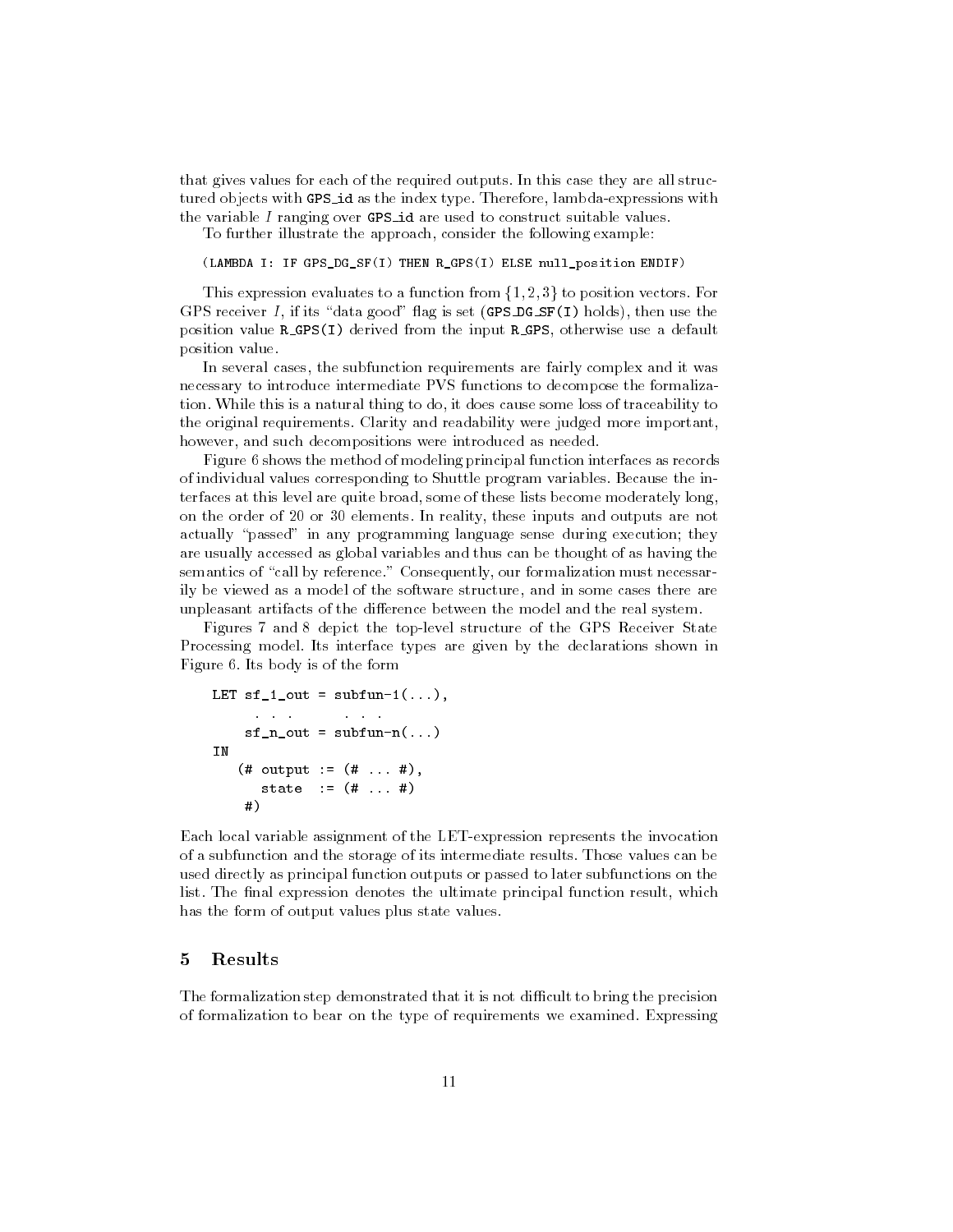```
rec_sp_inputs: TYPE = [#
        crew_deselect_rcvr: GPS_predicate,
        earth_pole: position_vector,
         . . . . . .
        V_GPS_ECEF: GPS_velocities_WGS84,
        V_last_GPS: GPS_velocities
        #]
rec\_sp\_state: \; \texttt{TYPE} \; = \; \texttt{[#}G_two_prev: GPS_accelerations,
        GPS_DG_SF_prev: GPS_predicate,
        . . . . . .
        V_last_GPS_sel: velocity_vector,
        V_last_GPS_two: velocity_vector
        #]
rec_sp_I_loads: TYPE = [#
        acc_prop_min_GPS: real,
        acc_prop_thresh_GPS: real,
        . The set of the set of the set of the set of the set of the set of the set of the set of the set of the set of the set of the set of the set of the set of the set of the set of the set of the set of the set of the set of
        section and the section of the section of the section of the section of the section of the section of the section of the section of the section of the section of the section of the section of the section of the section of 
        sig_diag_GPS_nom: cov_diagonal_vector
        #]
rec_sp_K_loads: TYPE = [#
        acc_prop_min: real,
        GPS_SW_cap: num_GPS
        #]
rec_sp_constants: TYPE = [#
        deg_to_rad: real,
        earth_rate: real,
        goes are all the contracted and contract and contract of the contracted problem of the contract of the contract of the contracted problem of the contracted problem of the contracted problem of the contracted problem of the
        nautmi_per_ft:
                                        real
        #]
rec_sp_outputs: TYPE = [#
        corr_coeff_GPS: corr_coeff_vector,
        crew_des_rcvr_rcvd: GPS_predicate,
        . . . . . .
        V_IMU_ref_anncd_reset: GPS_velocities,
        V_ref_anncd_reset: GPS_velocities
        #]
rec_sp_result: TYPE = [# output: rec_sp_outputs,
                                  state: rec_sp_state #]
```
Fig. 6. Principal function interface types.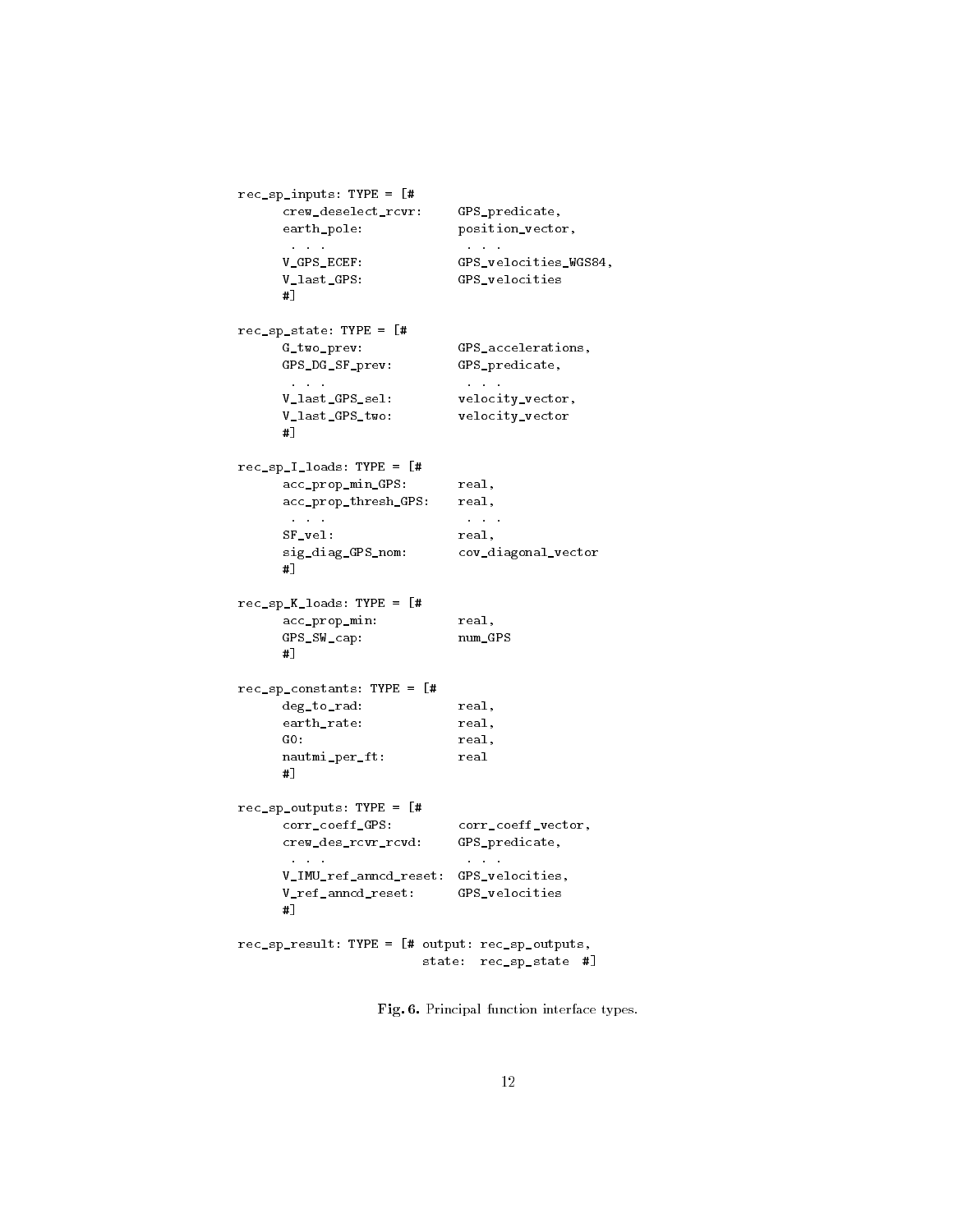```
GPS_receiver_state_processing((rec_sp_inputs: rec_sp_inputs),
                         (rec_sp_state: rec_sp_state),
                         (rec_sp_I_loads: rec_sp_I_loads),
                         (rec_sp_K_loads: rec_sp_K_loads),
                         (rec_sp_constants: rec_sp_constants) )
                         : rec_sp_result =
 LET IMU_assign_out =
        IMU_assign(
           GPS_installed (rec_sp_I_loads),
           GPS_SW_cap (rec_sp_K_loads),
           nav_IMU_to_GPS (rec_sp_inputs),
           V_current_filt (rec_sp_inputs),
           V_last_GPS_two (rec_sp_state) ),
    nav_state_prop_out =
        nav_state_propagation(
           acc_prop_min (rec_sp_K_loads),
           acc_prop_min_GPS (rec_sp_I_loads),
           . . . . . .
           V_last_GPS_prev (IMU_assign_out),
           V_last_GPS_sel (rec_sp_state) ),
    SV_qual_assess_out =
        state_vector_quality_assessment(
           G_two (nav_state_prop_out),
           GPS_DG_SF (nav_state_prop_out),
           V_GPS (nav_state_prop_out),
           V_GPS_prev (rec_sp_state) ),
    state_vect_sel_out =
        state vector selection(
           corr_coeff_GPS_nom (rec_sp_I_loads),
           crew_deselect_rcvr (rec_sp_inputs),
           . . . . . .
           V_GPS (nav_state_prop_out),
           V_GPS_sel (nav_state_prop_out) ),
    ref_st_ann_reset_out =
        ref_state_announced_reset(
           DT_anncd_reset (rec_sp_I_loads),
           GPS_DG_SF (nav_state_prop_out),
            . . . . . .
           V_current_GPS (IMU_assign_out),
           V_GPS (nav_state_prop_out) ),
```
Fig. 7. Principal function specification.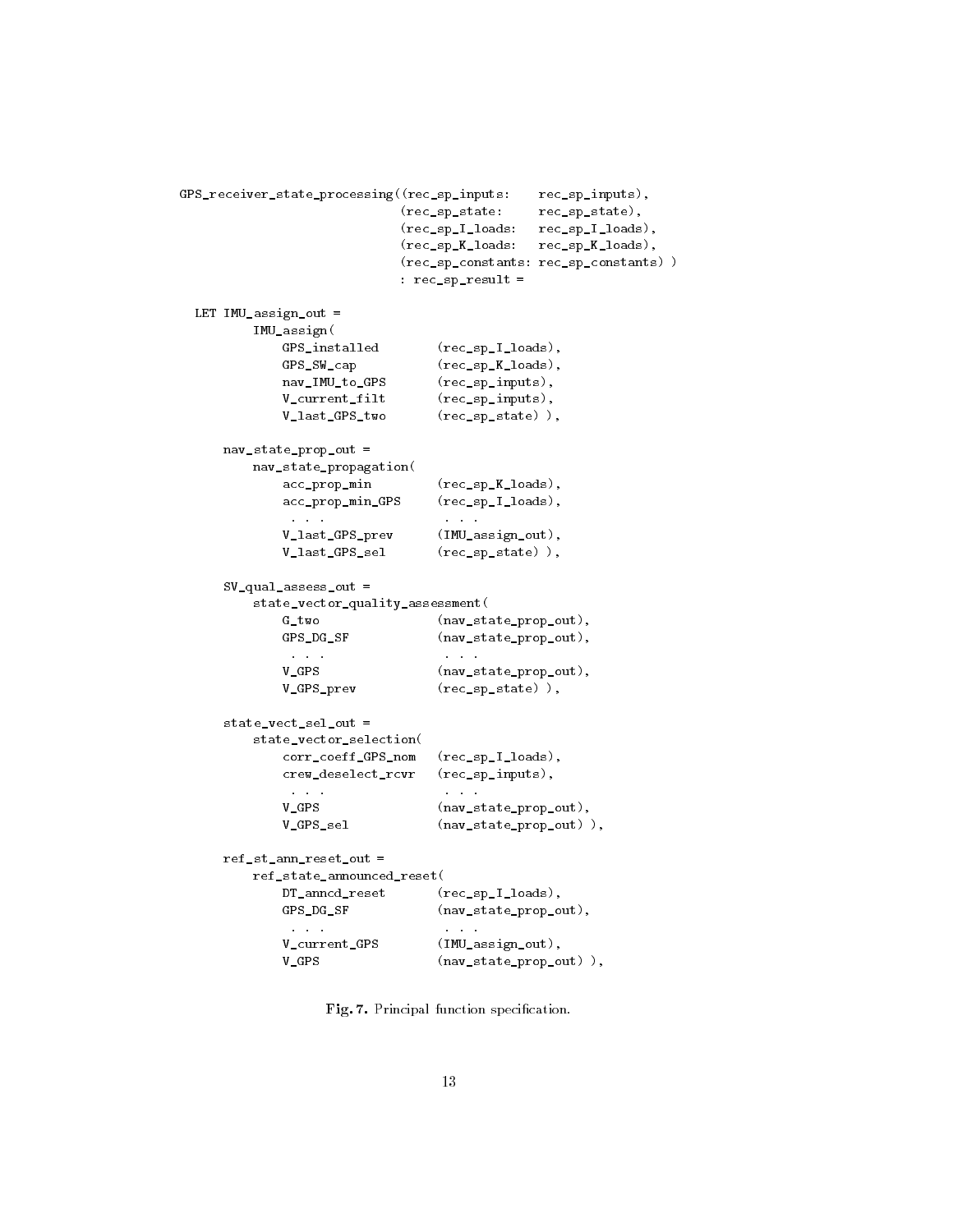```
GPS_downlist_out =
      GPS_downlist_computation(
          crew_deselect_rcvr (rec_sp_inputs),
          DT_QA2 		 (SV_qual_assess_out),
          . . . . . .
          SF_vel (rec_sp_I_loads),
          V_GPS_sel (state_vect_sel_out) )
IN ( # output := ( #
      corr_coeff_GPS := corr_coeff_GPS (state_vect_sel_out),
      crew_des_rcvr_rcvd := crew_des_rcvr_rcvd (state_vect_sel_out),
      \sim \sim \simV_IMU_ref_anncd_reset :=
              V_IMU_ref_anncd_reset (ref_st_ann_reset_out),
     V_ref_anncd_reset := V_ref_anncd_reset (ref_st_ann_reset_out)
     \#).
      #),
     state := (#
     G_two_prev := G_two_prev (SV_qual_assess_out),
     GPS_DG_SF_prev := GPS_DG_SF_prev (SV_qual_assess_out),
     V_last_GPS_sel := V_last_GPS_sel (nav_state_prop_out),
     V_last_GPS_two := V_last_GPS_two (nav_state_prop_out)
     #)
   #)
```
Fig. 8. Principal function specification (cont'd).

#)

the requirements in the language of an off-the-shelf verification methodology was straightforward. We found PVS effective for this purpose; we feel other languages would also fare well.

This much was unsurprising. What was more of a pleasant discovery was the number of problems found in the requirements as a simple consequence of carrying out the formalization. While many have claimed this as a benefit of formal methods, we can offer another piece of anecdotal evidence to support it. All of the errors identified so far have been due to carrying the analysis only to the point of typechecking. It was also our intention to take up some theorem proving as well, but this has had to wait for the requirements themselves to reach a firmer state of convergence.

Based on our initial results, some Shuttle RAs are optimistic about the potential impact of formal methods. Others in the Shuttle community are curious about the potential benefits of formalization. The RAs' feedback indicated our approach was helpful in detecting three classes of errors:

- 1. Type  $4$  requirements do not meet CR author's intent.
- 2. Type  $6$  requirements not technically clear, understandable and maintain-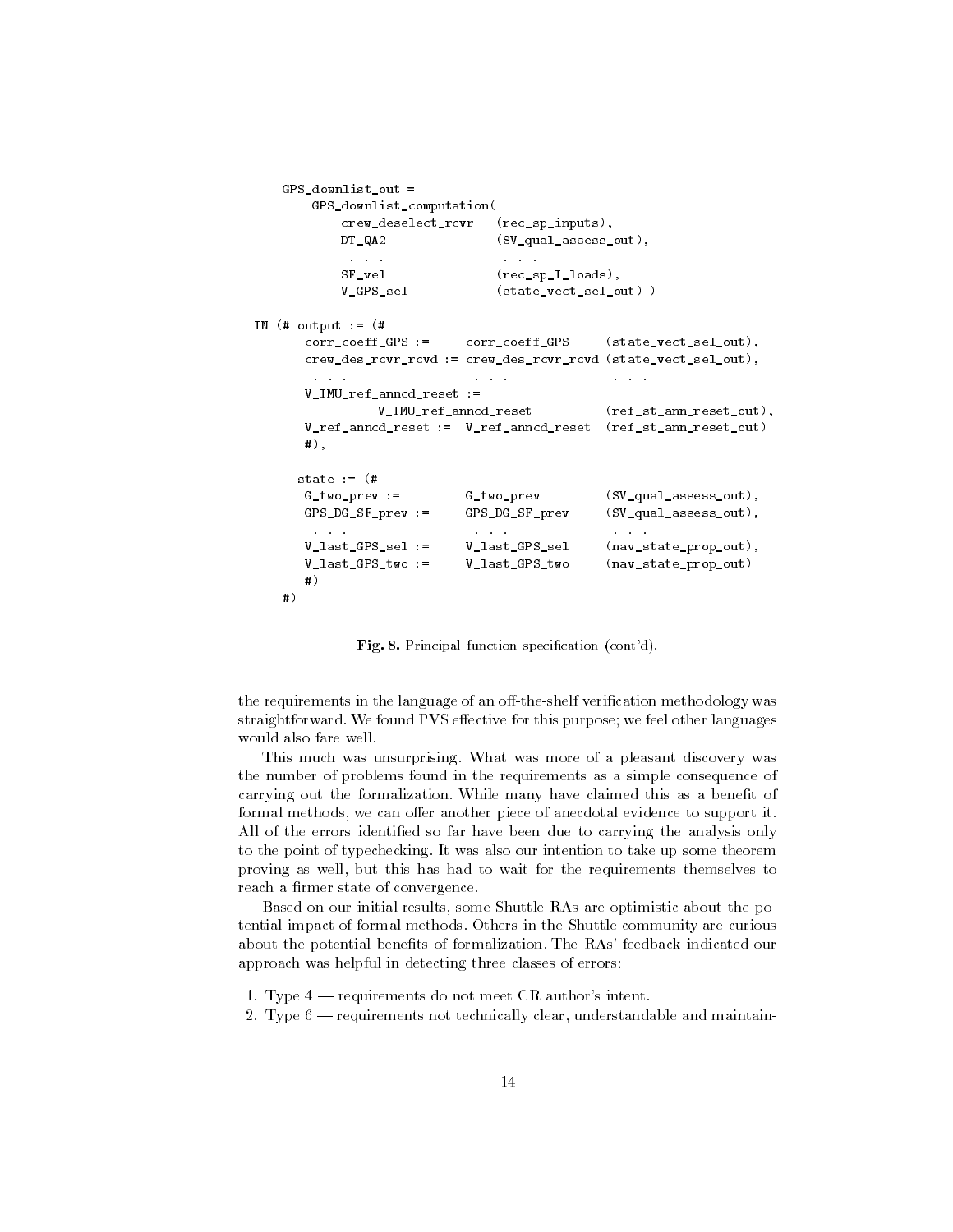3. Type  $9$  — interfaces inconsistent.

An example of Type 4 errors encountered in the CR is omission due to conditionally updating variables. Suppose, for example, one branch of a conditional assigns several variables, leaving them unassigned on the other branch. The requirements author intends for the values to be "don't cares" in the other branch, but occasionally this is faulty because some variables such as flags need to be assigned in both cases. Similar problems encountered are those due to overlapping conditions, leading to ambiguity in the correct assignments to make.

Examples of Type 9 errors include numerous, minor cases of incomplete and inconsistent interfaces. Missing inputs and outputs from tables, mismatches across tables, inappropriate types, and incorrect names are all typical errors seen in the subfunction and principal function interfaces. Most are problems that could be avoided through greater use of automation in the requirements capture process.

All requirements issues detected during the formalization were passed on to Loral representatives. Those deemed to be real issues, that is, not caused by the misunderstandings of an outsider, were then officially submitted on behalf of the formal methods analysis as ones to be addressed during the requirements inspections. Severity levels are attached to valid issues during the inspections. This allowed us to get "credit" for identifying problems and led to some rudimentary measurements on the effectiveness of formalization.

| Issue Severity Mod B Mod D/E Mod F/G Totals |    |    |    |
|---------------------------------------------|----|----|----|
| High Major                                  |    |    |    |
| Low Major                                   |    |    | 10 |
| High Minor                                  | 19 |    | 65 |
| Low Minor                                   |    |    |    |
| <b>Totals</b>                               | 35 | 13 |    |

Fig. 9. Summary of issues detected by formal methods.

Figure 9 summarizes a preliminary accounting of the issues identied during our analysis. The issues are broken out by severity level for the three inspections of the CR that took place during the formal methods study. A grand total of 86 issues were submitted for the three inspections. Of these issues, 72 of the 86 were of Type 9 (interfaces inconsistent). The rest were primarily scattered among Type 4 (requirements do not meet CR author's intent) and Type 6 (requirements not technically clear, understandable and maintainable). Note that many issues submitted at a given inspection remained unresolved in the next revision. These were not resubmitted, however, meaning all the issues cited in the table are distinct.

able.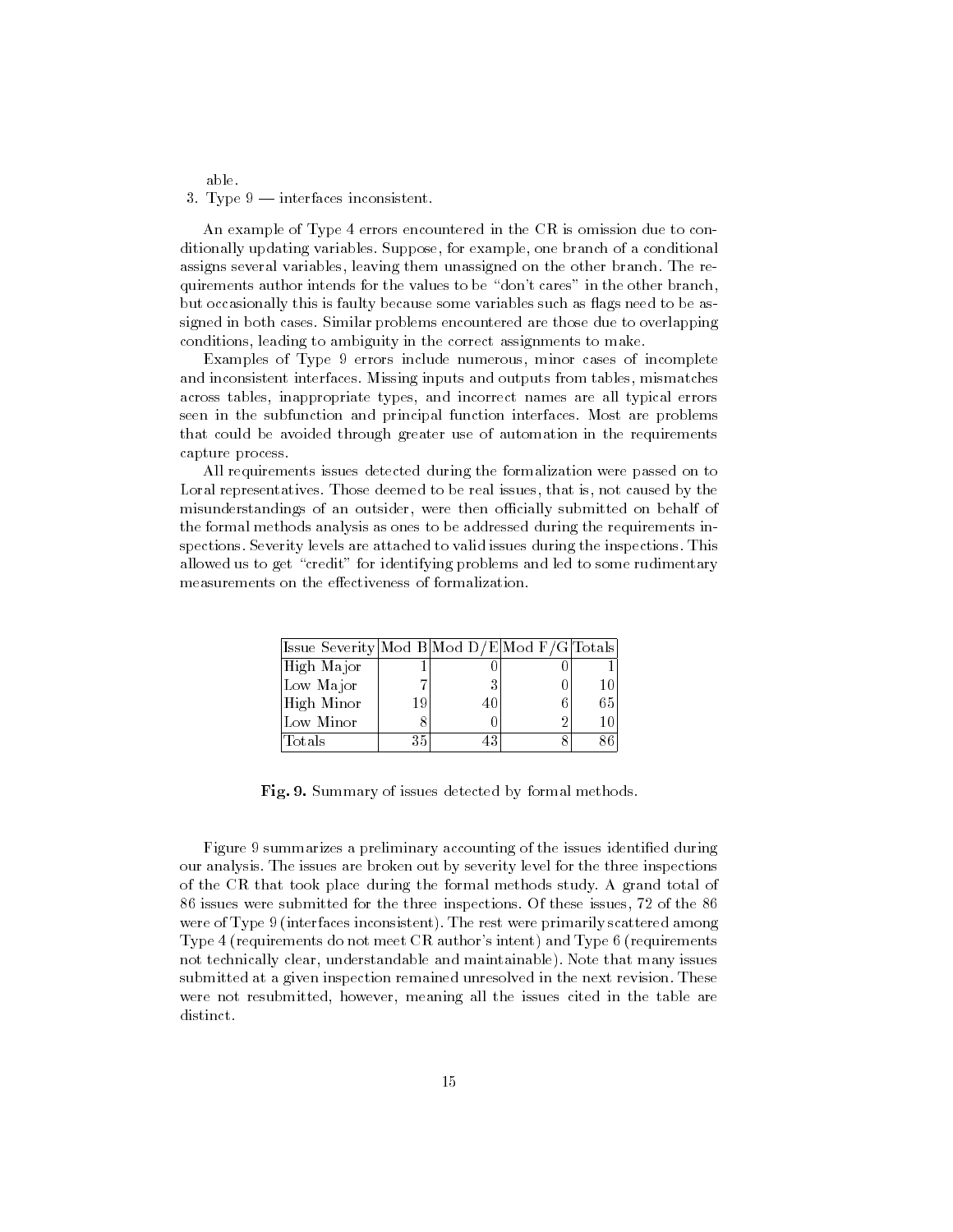The meaning of the severity codes used in Figure 9 is as follows:

- 1. High major Loral cannot implement requirement.
- 2. Low major  $-$  Requirement does not correctly reflect CR author's intent.
- 3. High minor  $-$  "Support" requirements are incorrect or confusing.
- 4. Low minor Minor documentation changes.

As can be seen by these results, the added precision of formalization used early in the lifecycle can yield tangible benefits. While many of these issues could have been found with lighter-weight techniques, the use of formal speci fications can detect them and leave open the option of deductive analysis later on. Thus, these results by themselves suggest a potential boost from the use of formal methods plus the promise of additional benefits if proving is ultimately attempted.

It is worth noting that most errors detected in the CR during the formalization exercise were not directly found by typechecking or other automated analysis activity, but were detected during the act of writing the specifications or during the review and preparation leading up to the writing step. Additional problems were found during the typechecking phase as well. When we reach the point of modeling higher level properties and carrying out proofs, we expect to see fewer errors still. This is consistent with general observations practitioners have about inspections and reviews. Light-weight forms of analysis applied early detect more problems and detect them quickly, but they are usually superficial. As more powerful analysis methods are introduced, we find more subtle problems, but they tend to be less numerous.

The next step in the application of formal methods to GPS, which was still in progress as of this writing, is to identify and formalize important behavioral properties of the processing of GPS position and velocity vectors. In particular, the feedback loop shown in Figure 1 involving the principal functions Receiver State Processing and Reference State Processing is fertile ground for investigation. Proving that suitable properties hold would offer a powerful means of further shaking out the requirements before passing them on to development.

Perhaps the most encouraging outcome of the study was a serious interest on the part of the requirements analysts to learn formal methods and continue the formalization activity themselves. Loral and JSC personnel received a training course at NASA Langley and intend to maintain and extend the GPS formal specifications during the implementation phase. Other CRs are being examined for potential evaluation as well. We are hopeful that this will lead to a continuing involvement by the NASA space community.

#### 6 **Conclusions**

Experience with the GPS effort showed that the outlook for formal methods in this requirements analysis domain is quite promising. PVS has been used effectively to formalize this application, and the custom specification approach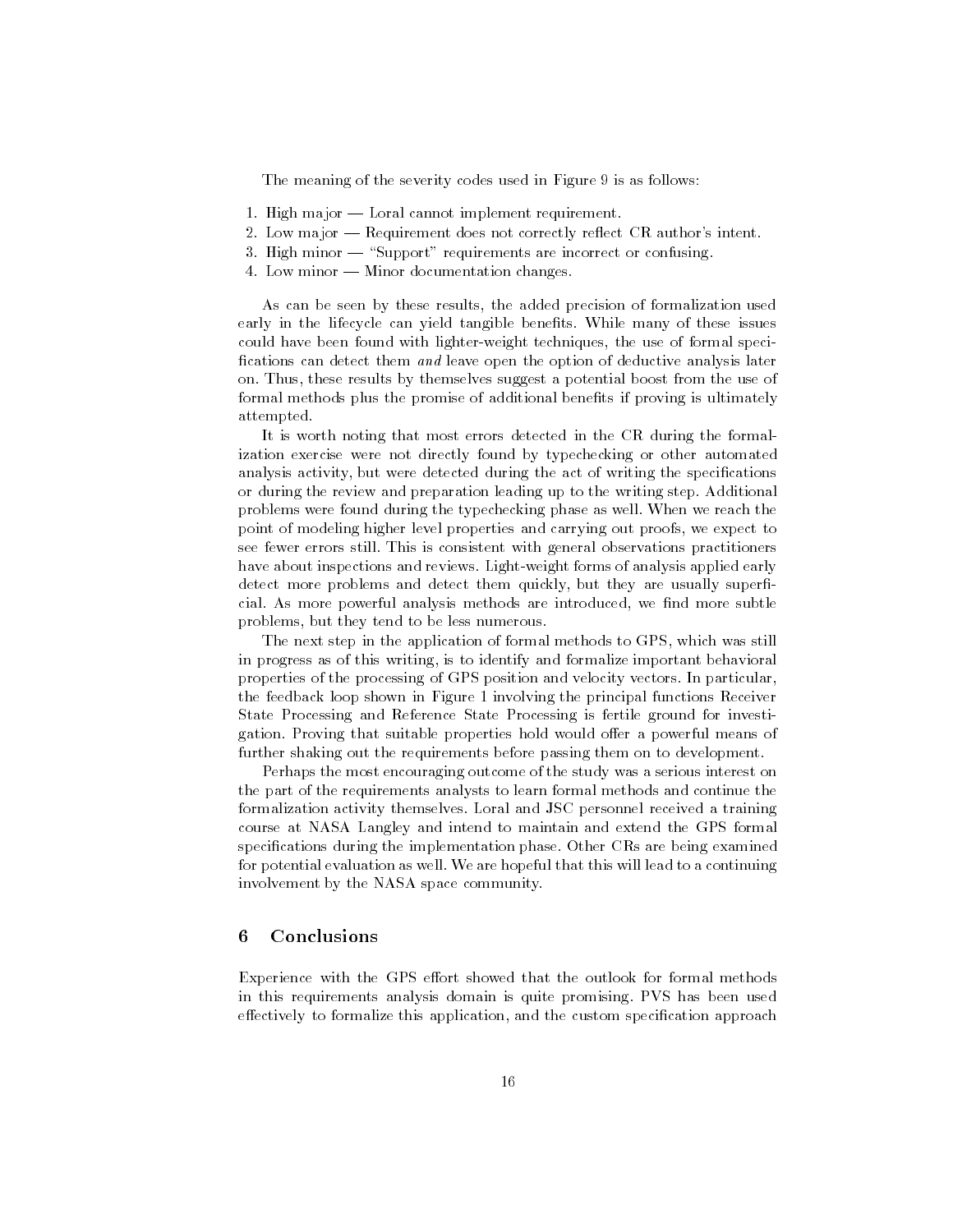should be easy to duplicate for other areas. There are good prospects for continuation of the effort by Shuttle personnel. Some Shuttle RAs are optimistic about the potential impact of formal methods. Although the specication activity was assisted by tools, doing manual specication is also feasible here, albeit with reduced benefits.

PVS provides a formal specification language of considerable theoretical power while still preserving the syntactic flavor of modern programming languages. This makes the specications fairly readable to nonexperts and makes their development less difficult than might otherwise be the case with specification languages whose features are more limiting. The scheme detailed here leads to specications that RAs and others from the Shuttle community can and did learn to read and interpret without having to become PVS practitioners. Moreover, the mere construction of formal specications using this method can and did lead to the discovery of flaws in the requirements. Future efforts can use the specifications as the foundation for more sophisticated analyses based on the use of formal proof. This additional tool provides the means to answer nontrivial questions about the specications and achieve a higher level of assurance that the requirements are free of major flaws.

The methods outlined for formally specifying requirements were devised to meet the needs of the chosen CR. They are methods having fundamental utility that should lend themselves to other avionics applications. Tailoring a scheme for other uses or fine tuning it for the intended CR is easily accomplished. Alternative specication styles could readily be adopted. Experience in using the methods on live applications will help determine what direction future refinements should take.

In addition to specifications to capture the functionality of the principal functions, often it is desirable to formalize abstract properties about the long-term behavior of software subsystems. Formulating such properties is a way of assuring that certain critical constraints on system operation are always observed, allowing us to reason in a "longitudinal" manner by expressing what should be true about the software behavior over time rather than merely what holds at the current step. The specication framework sketched here can be extended easily to accommodate invariants or other property-oriented assertions.

The requirements analysis process used on the Shuttle program was originally put in place in the 1970s, and consists largely of manual, best-effort scrutiny whose effectiveness depends on the diligence of the analyst. Consider how formalizing requirements would help overcome several often-cited deficiencies of this process:

1. There is no methodology to guide the analysis.

Formal methods offer rigorous modeling and analysis techniques that bring increased precision and error detection to the realm of requirements.

- 2. There are no completion criteria. Writing formal specifications and conducting proofs are deliberate acts to which one can attach meaningful completion criteria.
- 3. There is no structured way for RAs to document the results of their analysis.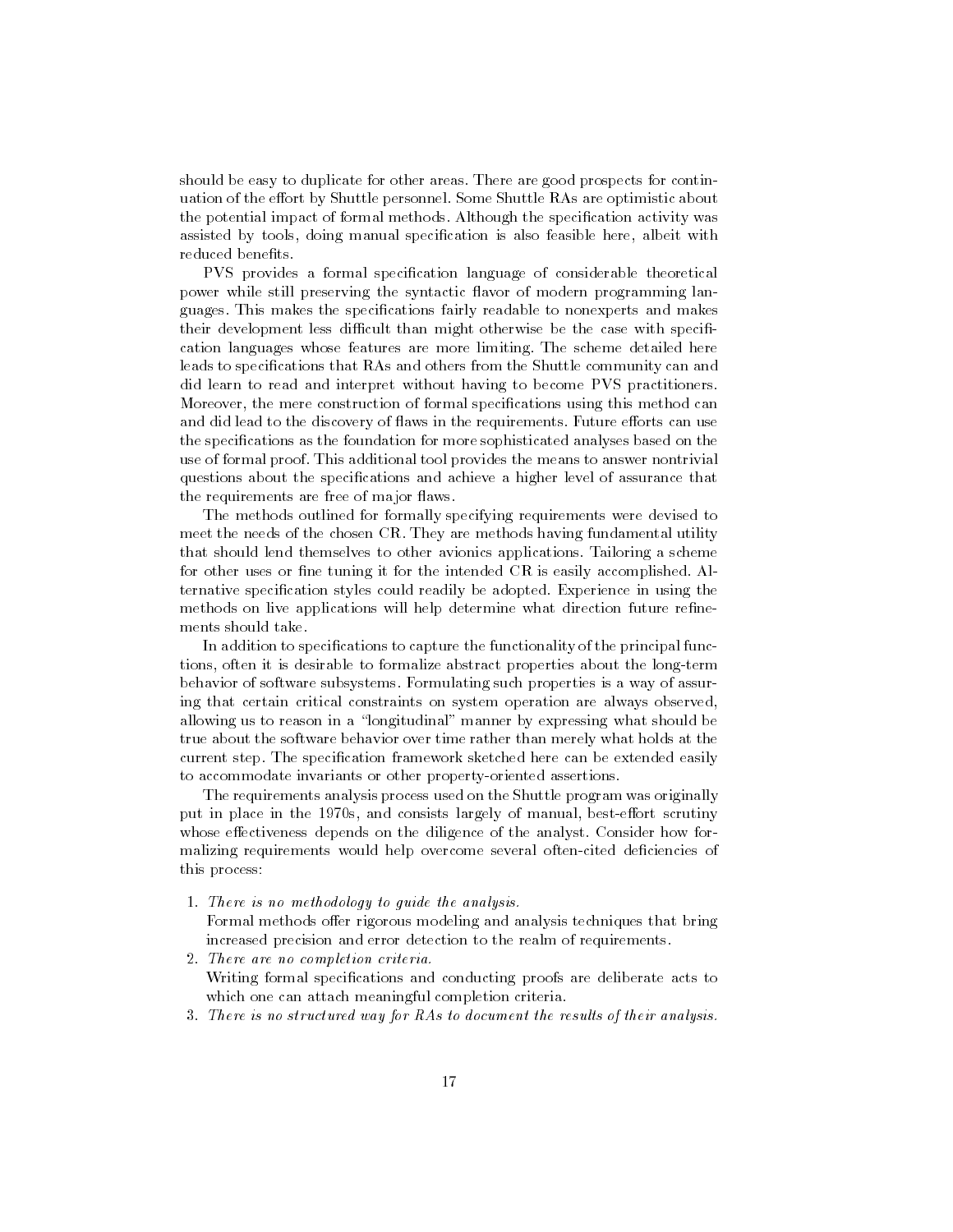Formal specifications are tangible products that can be maintained and consulted as analysis and development proceed. When provided as outputs of the analysis process, formalized requirements can be used as evidence of thoroughness and coverage, as definitive explanations of how CRs achieve their objectives, and as permanent artifacts useful for answering future questions that may arise.

## Acknowledgements

The author is grateful for the cooperation and support of the requirements analysts and other staff members at Loral Space Information Systems: Larry Roberts, Mike Beims, and, in earlier phases of this work, David Hamilton and Dan Bowman. Their enthusiasm for the project made the work much more meaningful. Thanks are also due to John Kelly (JPL), John Rushby and Judy Crow (SRI), and Rick Butler (LaRC). This work was supported in part by the National Aeronautics and Space Administration under Contract No. NAS1-19341.

## References

- 1. A. Arnold, M-C. Gaudel, and B. Marre. An Experiment on the Validation of a Specification by Heterogeneous Formal Means: The Transit Node. In 5th IFIP Working Conference on Dependable Computing for Critical Applications (DCCA-5), Champaign-Urbana, IL, 1995.
- 2. Ricky W. Butler, James L. Caldwell, Victor A. Carreño, C. Michael Holloway, Paul S. Miner, and Ben L. Di Vito. NASA Langley's Research and Technology Transfer Program in Formal Methods. In Tenth Annual Conference on Computer Assurance (COMPASS 95), pages 135-149, Gaithersburg, MD, June 1995.
- 3. Dan Craigen, Susan Gerhart, and Ted Ralston. An international survey of industrial applications of formal methods; Volume 1: Purpose, approach, analysis and conclusions; Volume 2: Case studies. Technical Report NIST GCR 93/626, National Institute of Standards and Technology, Gaithersburg, MD, April 1993.
- 4. Judy Crow. Finite-State Analysis of Space Shuttle Contingency Guidance Requirements. Technical Report SRI-CSL-95-17, Computer Science Laboratory, SRI International, Menlo Park, CA, December 1995. Also forthcoming as a NASA Contractor Report for Task NAS1-20334.
- 5. Ben L. Di Vito and Larry Roberts. Using Formal Methods to Assist in the Requirements Analysis of the Space Shuttle GPS Change Request. Contractor report, NASA Langley Research Center, Hampton, VA, 1996. To appear.
- 6. David Hamilton, Rick Covington, and John Kelly. Experiences in Applying Formal Methods to the Analysis of Software and System Requirements. In WIFT '95: Workshop on Industrial-Strength Formal Specification Techniques, pages 30-43, Boca Raton, FL, 1995. IEEE Computer Society.
- 7. David Hamilton, Rick Covington, and Alice Lee. Experience Report on Require ments Reliability Engineering Using Formal Methods. In ISSRE '95: International Conference on Software Reliability Engineering, Toulouse, France, 1995. IEEE Computer Society.